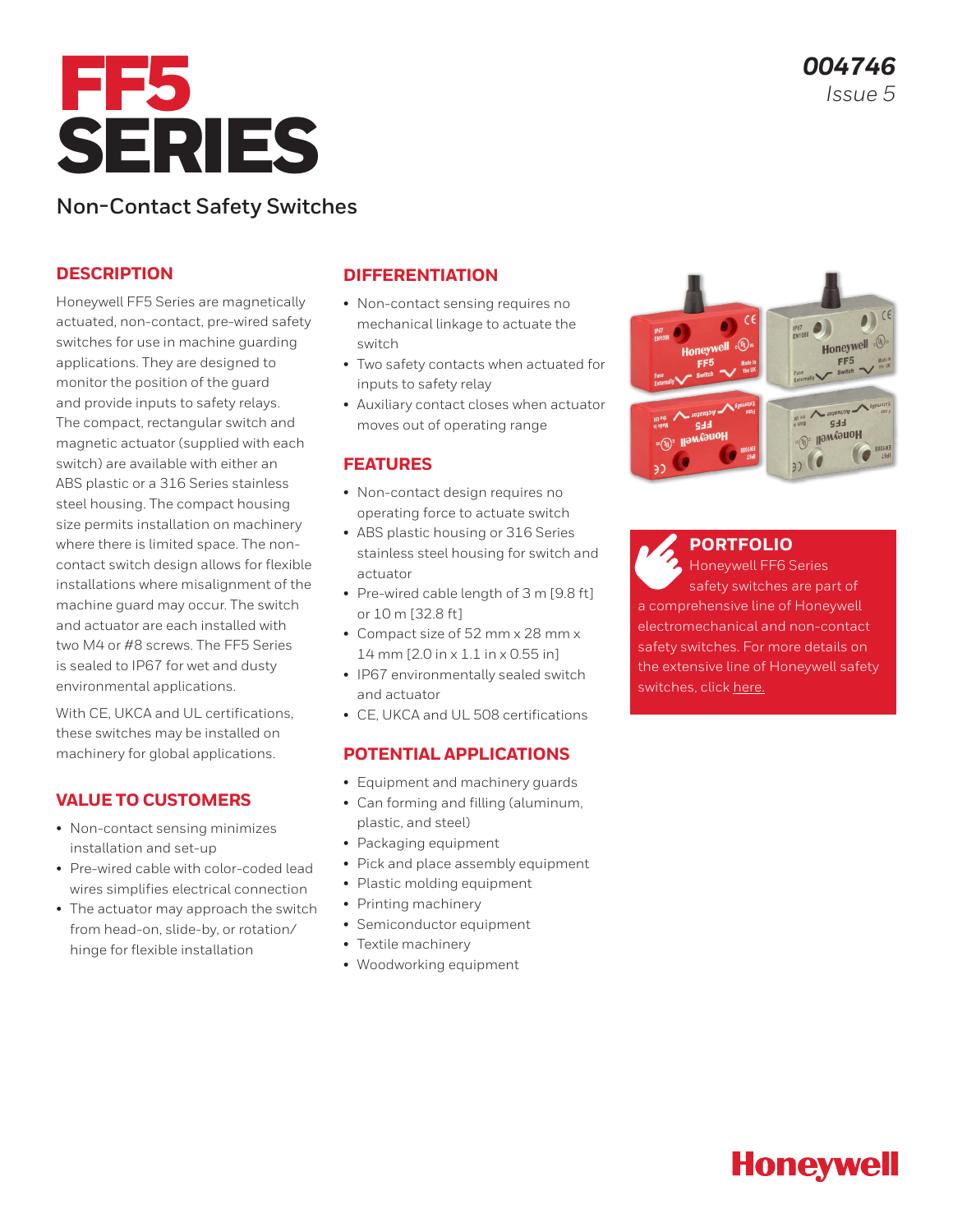## NON-CONTACT SAFETY SWITCHES FF5 SERIES

| <b>TABLE 1. SPECIFICATIONS</b>                         |                                                                                                                                                                                                                                                                                                                                                                                                                                                                                                                                                                                              |
|--------------------------------------------------------|----------------------------------------------------------------------------------------------------------------------------------------------------------------------------------------------------------------------------------------------------------------------------------------------------------------------------------------------------------------------------------------------------------------------------------------------------------------------------------------------------------------------------------------------------------------------------------------------|
| <b>Characteristic</b>                                  | <b>Parameter</b>                                                                                                                                                                                                                                                                                                                                                                                                                                                                                                                                                                             |
| <b>Contact arrangements</b><br>(when actuator present) | 2NC/1NO                                                                                                                                                                                                                                                                                                                                                                                                                                                                                                                                                                                      |
| Contact rating*<br>(safety contact)                    | 300 mA/24 Vdc                                                                                                                                                                                                                                                                                                                                                                                                                                                                                                                                                                                |
| <b>Sensing distance**</b><br>(safety contact)          | 7 mm [0.28 in] ON/17 mm [0.67 in] OFF                                                                                                                                                                                                                                                                                                                                                                                                                                                                                                                                                        |
| <b>Contact rating*</b><br>(aux. contact)               | 300 mA/24 Vdc                                                                                                                                                                                                                                                                                                                                                                                                                                                                                                                                                                                |
| <b>Sensing distance**</b><br>(aux. contact)            | 7 mm [0.28 in] OFF/17 mm [0.67 in] ON                                                                                                                                                                                                                                                                                                                                                                                                                                                                                                                                                        |
| <b>External fuse</b><br>(customer supplied)            | 0.2 A fast acting                                                                                                                                                                                                                                                                                                                                                                                                                                                                                                                                                                            |
| <b>Operating temperature</b>                           | -25°C to 55°C [-13°F to 131°F]                                                                                                                                                                                                                                                                                                                                                                                                                                                                                                                                                               |
| Vibration/shock                                        | 10 g, 50 Hz to 100 Hz                                                                                                                                                                                                                                                                                                                                                                                                                                                                                                                                                                        |
| <b>Environmental sealing</b>                           | <b>IP67</b>                                                                                                                                                                                                                                                                                                                                                                                                                                                                                                                                                                                  |
| <b>Housing material</b>                                | FF5: ABS plastic<br>FF5-SS: 316 stainless steel                                                                                                                                                                                                                                                                                                                                                                                                                                                                                                                                              |
| <b>Agency</b><br>certifications                        | cULus/UL 508: File E37138, Industrial control<br>CE: DOC A347<br><b>UKCA</b><br>Reference standards:<br>EN60947-5-1: Low voltage switchgear and controlgear<br>EN60947-5-3: Low voltage switchgear and controlgear<br>EN61000-6-2: Electromagnetic compatibility, Immunity<br>EN61000-6-4: Electromagnetic compatibility, Emissions<br>EN60204-1: Safety of machinery, General requirements<br>EN62061: Safety of machinery, Functional safety<br>EN ISO 13849-1: Safety of machinery, Safety-related parts of control systems<br>EN ISO 13850: Safety of machinery, Emergency stop function |
| <b>Termination</b>                                     | Pre-wired six-conductor color-coded cable Ø 4,55 mm [0.18 in], 3 m or 10 m in length                                                                                                                                                                                                                                                                                                                                                                                                                                                                                                         |

\* Designed for interfacing to safety relays which have low inrush current to the FF5 Series switch contacts.

\*\*Sensing distance is measured from the front surface of the switch to the front surface of the actuator. When actuated, the targets on the surface of the switch and the actuator are designed to align.

## **FIGURE 1. CONTACT CONFIGURATION\***



#### **FIGURE 2. WIRING DIAGRAM**

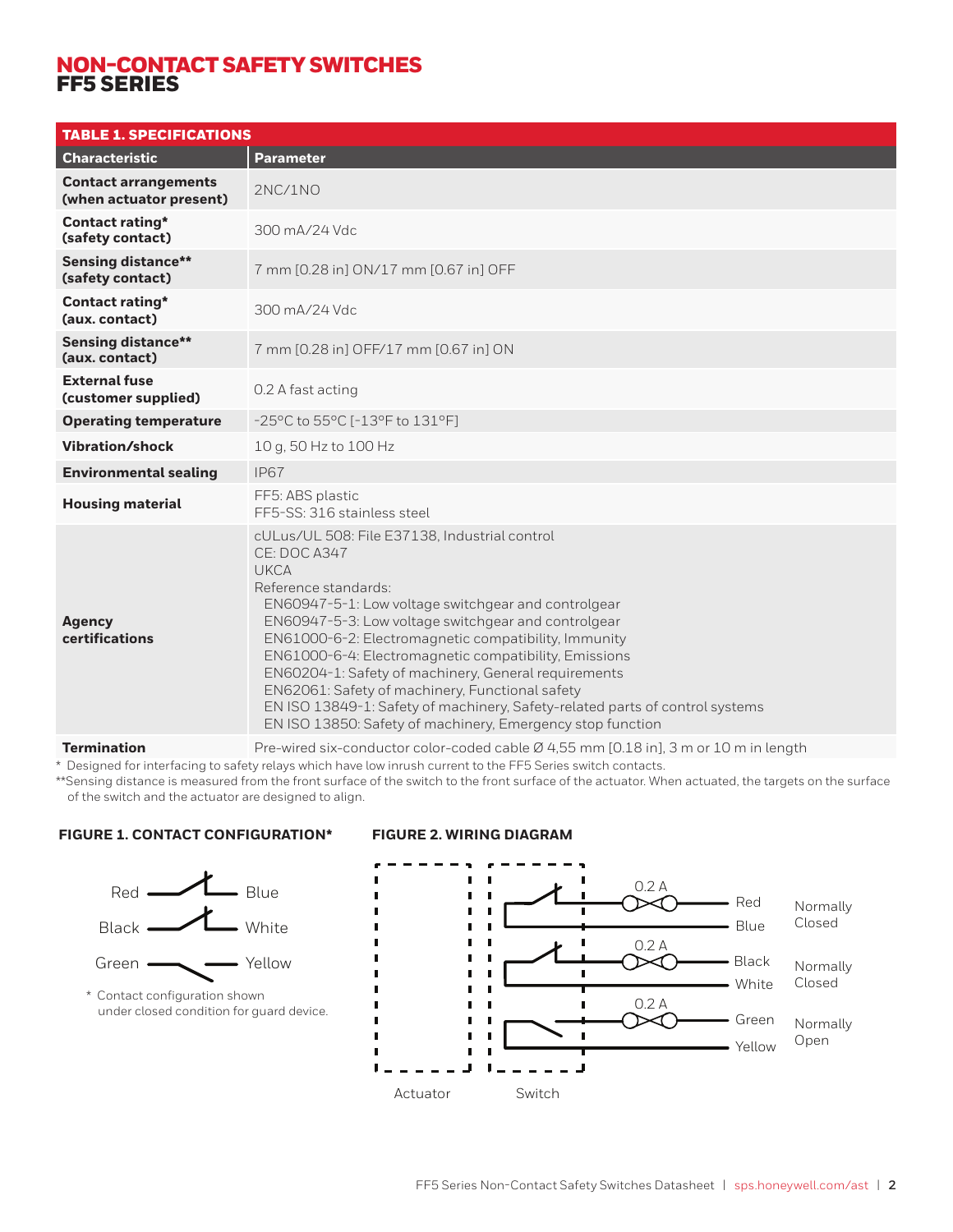## NON-CONTACT SAFETY SWITCHES FF5 SERIES

#### **FIGURE 3. SENSING DISTANCES (mm [in])**



The normally open (NO) circuit is an optional auxiliary contact which closes when the switch no longer senses the actuator.

## **FIGURE 4. MOUNTING DIMENSIONS (FOR REFERENCE ONLY: mm [in])**



| <b>TABLE 2. ORDER GUIDE</b> |                                                                                                                             |
|-----------------------------|-----------------------------------------------------------------------------------------------------------------------------|
| <b>Catalog Listing</b>      | <b>Description</b>                                                                                                          |
| FF5-21-DC-03                | FF5 Series safety switch and actuator, ABS plastic housing and actuator, 2NC/1NO, pre-wired with<br>3 m [9.8 ft] cable      |
| FF5-21-DC-03-SS             | FF5 Series safety switch and actuator, stainless steel housing and actuator, 2NC/1NO, pre-wired with<br>3 m [9.8 ft] cable  |
| FF5-21-DC-10                | FF5 Series safety switch aand actuator, ABS plastic housing and actuator, 2NC/1NO, pre-wired with<br>10 m [32.8 ft] cable   |
| FF5-21-DC-10-SS             | FF5 Series safety switch and actuator stainless steel housing and actuator, 2NC/1NO, pre-wired with<br>10 m [32.8 ft] cable |